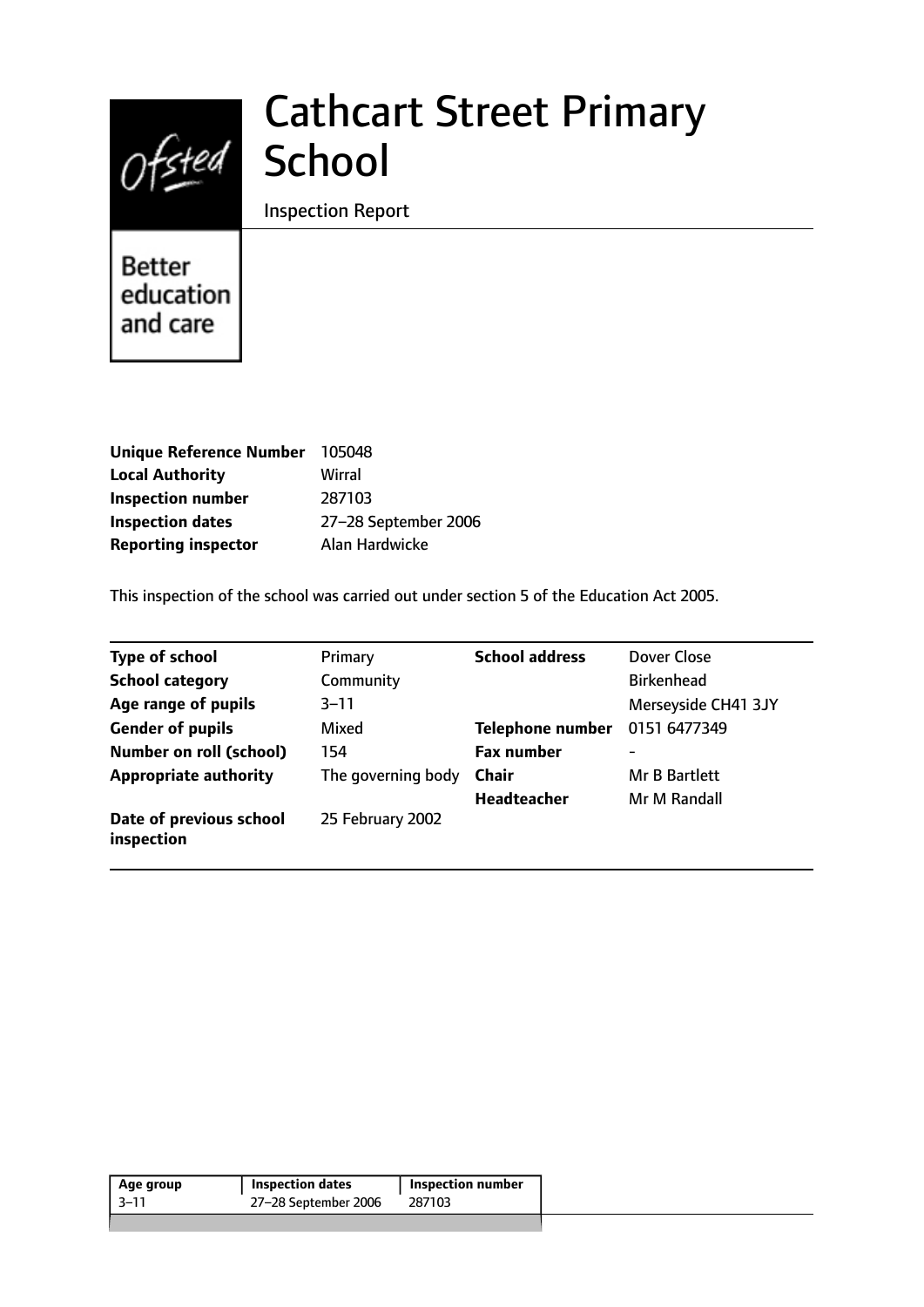© Crown copyright 2006

Website: www.ofsted.gov.uk

This document may be reproduced in whole or in part for non-commercial educational purposes, provided that the information quoted is reproduced without adaptation and the source and date of publication are stated.

Further copies of this report are obtainable from the school. Under the Education Act 2005, the school must provide a copy of this report free of charge to certain categories of people. A charge not exceeding the full cost of reproduction may be made for any other copies supplied.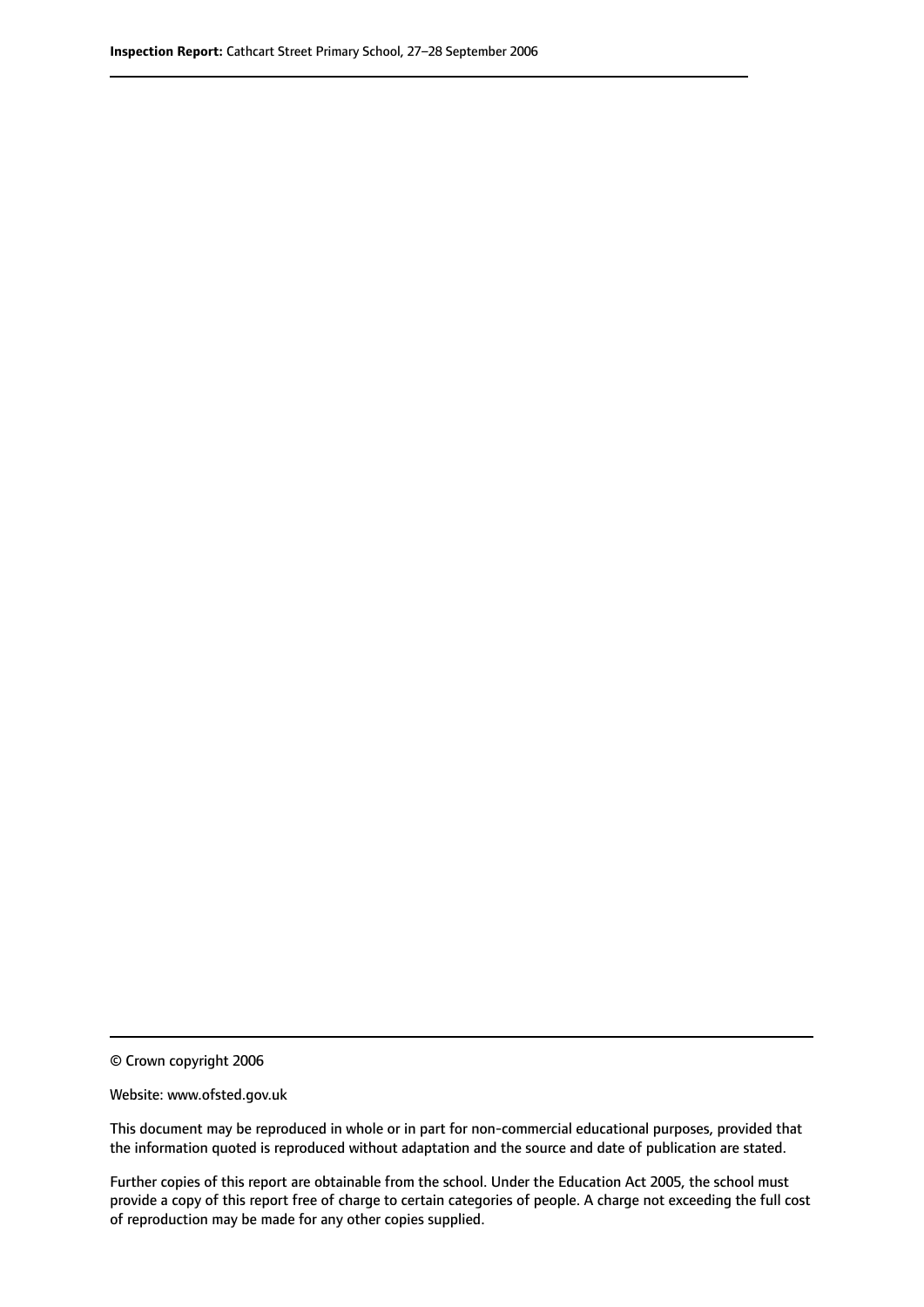# **Introduction**

The inspection was carried out by two Additional Inspectors.

## **Description of the school**

This is a smaller than average primary school. Pupil numbers are falling steadily, resulting in reductions in staffing. The school is in the centre of Birkenhead, serving an area with high levels of complex social problems, high unemployment, mobility and ill-health. Over two-thirds of pupils are eligible for free school meals - well above the national average. The proportion of pupils with learning difficulties is also well above the national average. Very few pupils speak English as an additional language. The school has achieved Basic Skills Quality Mark for the third time, North West Inclusion Award (2005), and the Sustaining Success Award.

### **Key for inspection grades**

| Grade 1 | Outstanding  |
|---------|--------------|
| Grade 2 | Good         |
| Grade 3 | Satisfactory |
| Grade 4 | Inadequate   |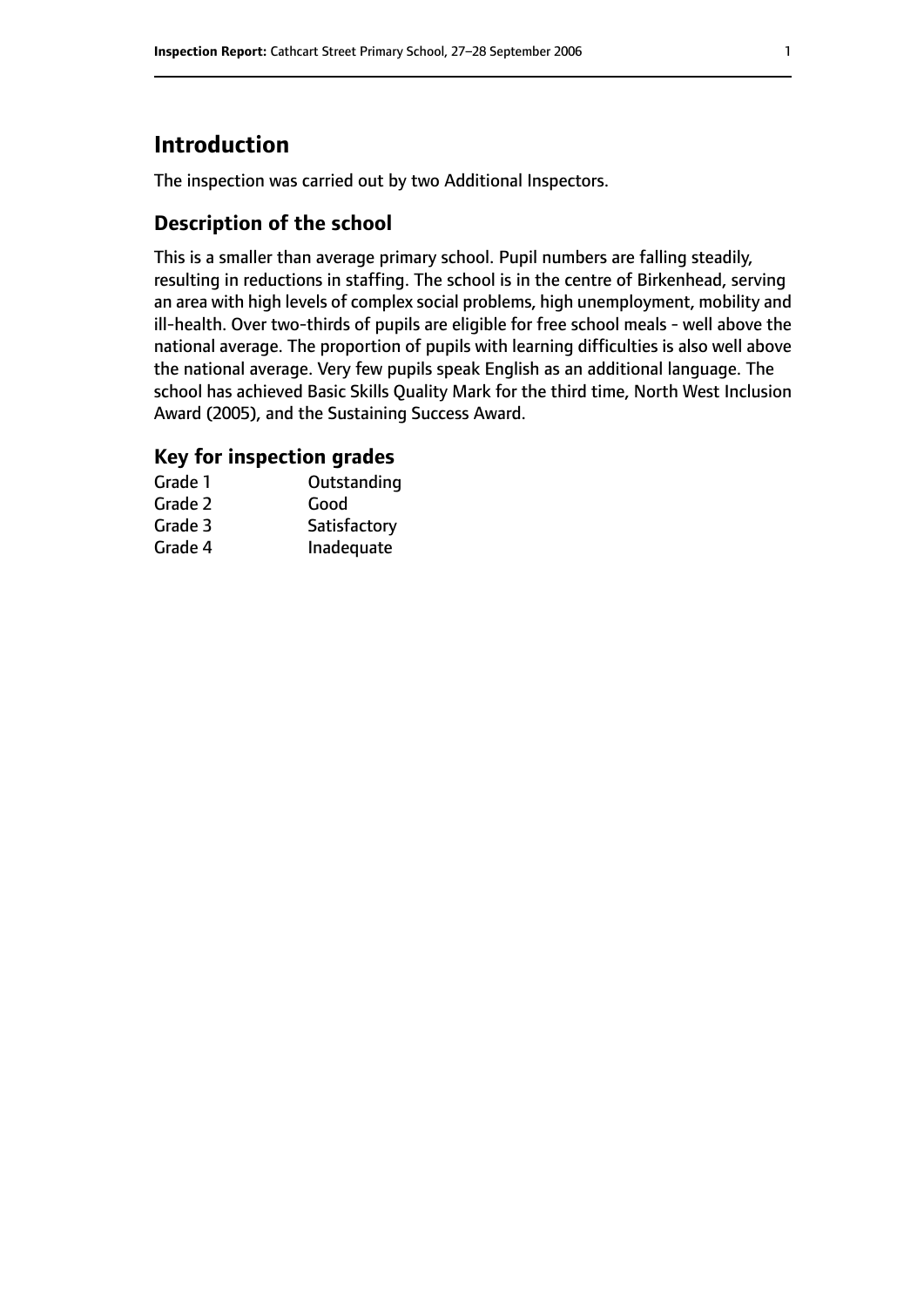# **Overall effectiveness of the school**

#### **Grade: 2**

Cathcart Street Primary is a good school. It enables its pupils to achieve well overall. Pupils are happy and behave well. They have positive attitudes to their work and know how to lead healthy lives. From very low standards on entry, pupils make good progress overall and leave Year 6 with broadly average standards. Children in the Foundation Stage and pupils with average ability in Years 1 to 6 make consistently good progress as a result of good teaching. The very good teaching and high quality support provided for pupils with learning difficulties and/or disabilities enable them to make outstanding progress. In Years 3 to 6, more able pupils achieve as well as they should in English but not in mathematics and science: this is because the work set for them in mathematics and science is not challenging enough. Attendance is unsatisfactory and the achievement of the most frequent absentees is depressed as a result. The punctuality of a minority of pupils is unsatisfactory.

The well planned and enriching curriculum, together with the consistently good level of care and support provided, make significant contributions to pupils' enjoyment of learning, their good personal development and their good achievement. The quality of teaching is good. As a result, pupils find their work fun and interesting. They know what to do to improve because the school has successful strategies for assessing their learning and sharing this information with them. A good range of out of class activities, such as music and sports clubs, is supported strongly by pupils and contributes well to their good personal, social and cultural development.

Leadership and management are good. The school's view of itself is accurate. Last year, managers reacted quickly and effectively to a drop in standards and morale caused by a series of unavoidable disruptions to the smooth running of the school. There has been a marked improvement this year in standards, achievement and morale because of the measures taken. The school's capacity to improve is good because of the strides it has made since the last inspection, the effective action it has taken to address weaknesses and the good quality of its plans for the future. It provides good value for money.

#### **What the school should do to improve further**

- Raise the achievement of more able pupils in mathematics and science in Years 3 to 6.
- Improve attendance to much nearer the national average and improve the punctuality of the most frequent latecomers.

# **Achievement and standards**

#### **Grade: 2**

On entry to the Nursery, children have skills and knowledge that are well below the standard expected nationally for their age. They make good progress in all areas of their learning in the Reception class, although many do not reach nationally expected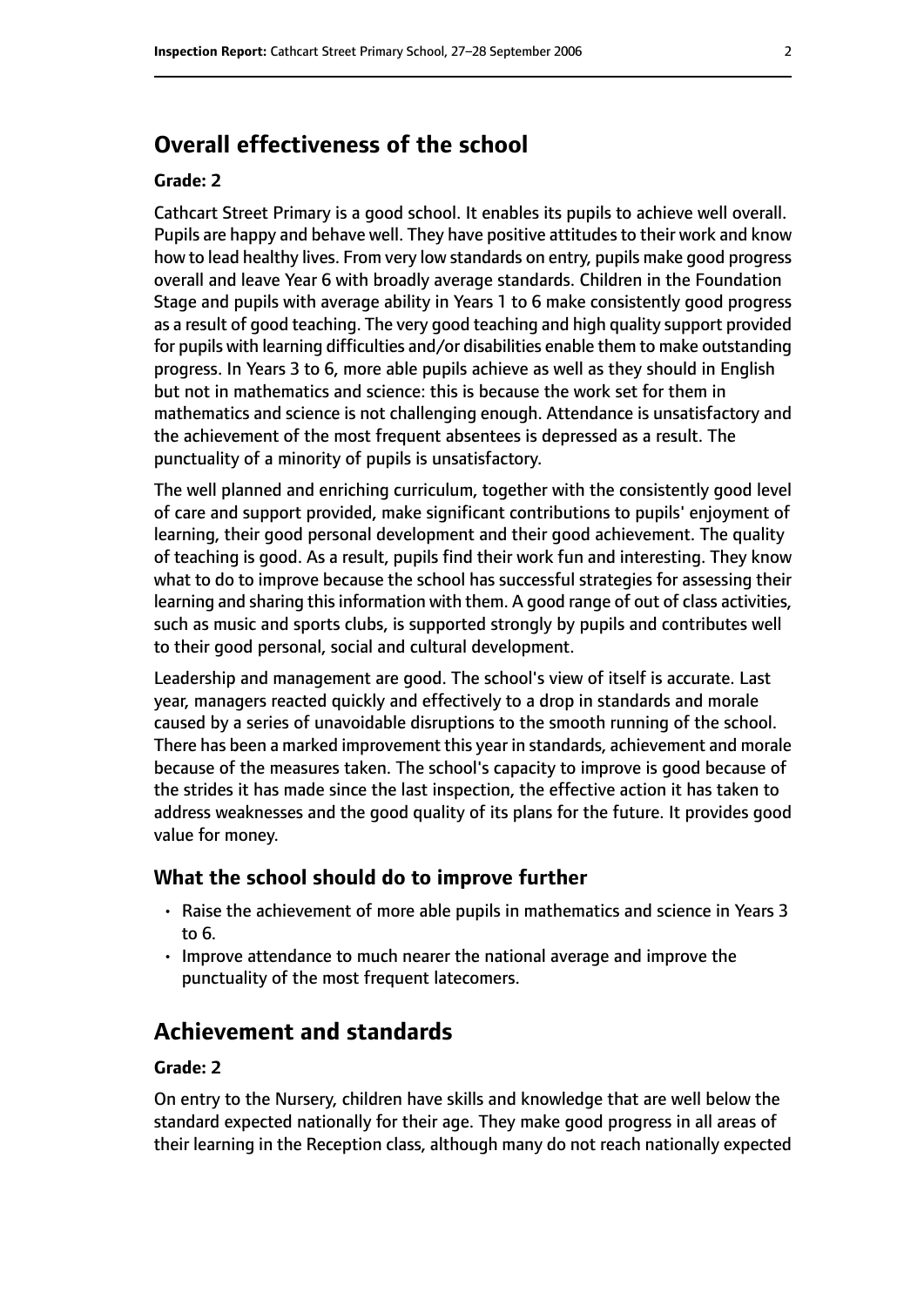standards by the time they enter Year 1. Most pupils make good progress throughout their time in the school and leave Year 6 with broadly average standards. Pupils with learning difficulties, who constitute a significantly large group in the school, make outstanding progress because of very good teaching and support. Average attainers also achieve well. More able pupils achieve the standards they should in English but do not always do as well as they could in mathematics and science in Years 3 to 6. This is because the work they are set is often too easy. The achievements and standards of those pupils whose attendance is poor are not as good as that of other pupils.

# **Personal development and well-being**

#### **Grade: 2**

In the Foundation Stage, children flourish in a warm, welcoming and challenging atmosphere. Teachers and other adults provide a very good example to pupils in their daily use of the school's code of conduct. Spiritual, moral, social and cultural development is good. For example, a close link with a school in Belfast helps pupils gain a good understanding of how children in different areas live. Pupils develop a good understanding of healthy lifestyles and they welcome lunchtime food choices. As they get older, pupils increasingly make positive contributions to the community, such as paper re-cycling, as monitors and in leading assemblies. Nevertheless, even more could be done in this area to encourage pupils to take greater responsibility. Most pupils manage their own behaviour very well, although a small minority need extra help to behave consistently well. Exclusion is used infrequently and only when other measures have not succeeded. Attendance has declined over the past year.

# **Quality of provision**

#### **Teaching and learning**

#### **Grade: 2**

Teaching and learning are good. Teachers use the school's code of conduct effectively to ensure high standards of behaviour. They plan lessons carefully and have high expectations of pupils, although the level of challenge in mathematics and science for more able pupils in Years 3 to 6 is not sufficient to help these pupils achieve as well as they should. Teachers establish class routines effectively. A good pace of work is maintained so that pupils generally work hard and move quickly from one activity to the next. Teachers use questions well and ensure that different groups, such as those with learning difficulties and/or disabilities and the small number of pupils for whom English is an additional language, are fully included in lessons. Pupils generally enjoy their work. They know what they need to do to improve because of successful assessment and target-setting strategies. However, teachers do not make enough use of opportunities to develop basic numeracy skills in different subjects.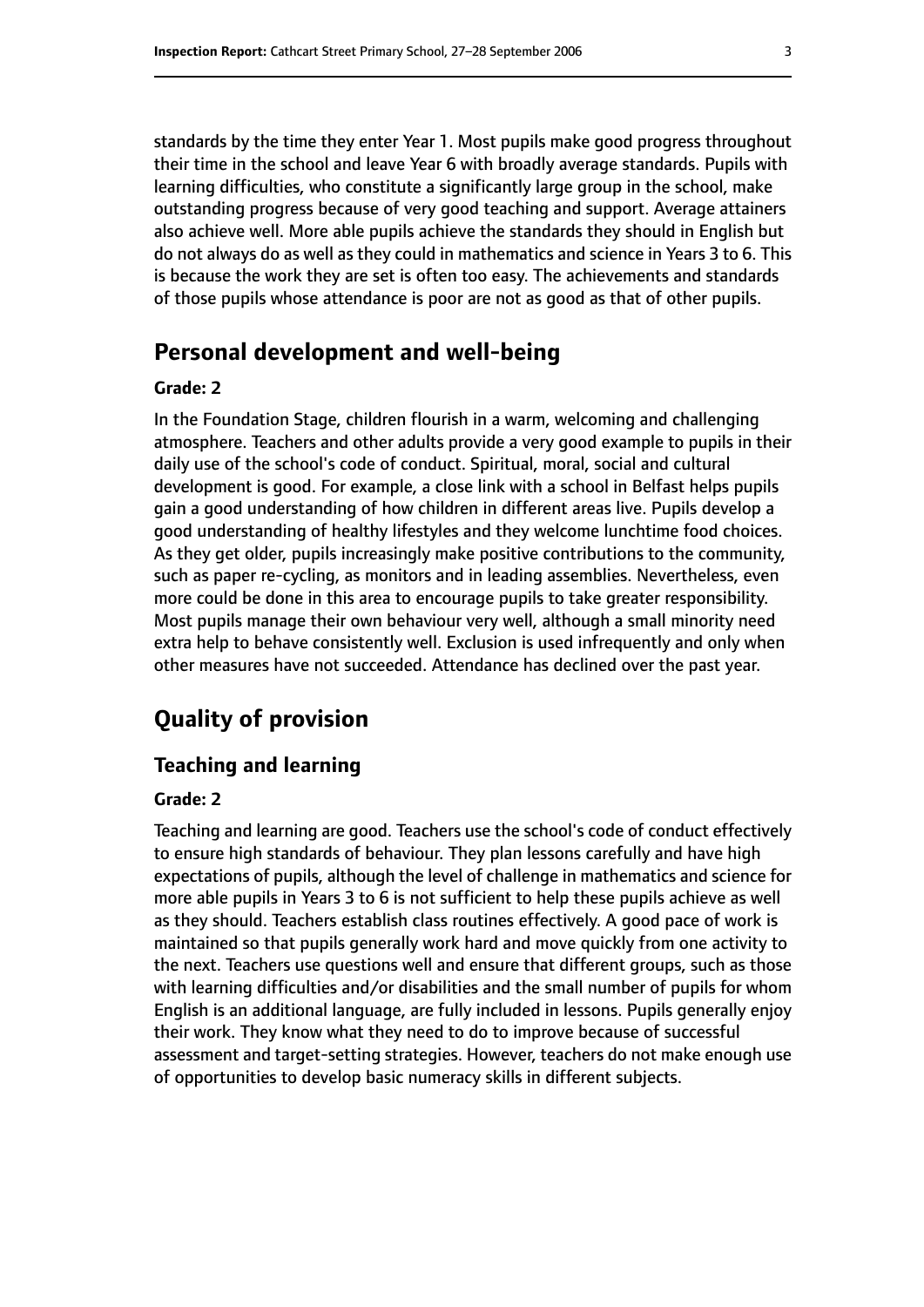#### **Curriculum and other activities**

#### **Grade: 2**

The curriculum is good. It is carefully planned to overcome pupils' low starting points in basic skills. In the Foundation Stage, the curriculum is very stimulating and good use is made of both the indoor and outdoor facilities. Great emphasis is given to learning to play and share together, and to develop speaking and listening skills.

Throughout the school the basic curriculum is well planned to meet the needs of most pupils. Careful attention is given to safety, and healthy life choices are well promoted through Healthy Eating activities. The school welcomes a wide range of visitors, to ensure pupils understand how to keep safe and healthy, including in physical education activities. Good use is made of themed days, such as 'Healthy Activity Day' to promote a healthy lifestyle.

#### **Care, guidance and support**

#### **Grade: 2**

The school cares well for its pupils. This makes a major contribution to their good achievements and effective personal development. The school's ethos of valuing every pupil equally is well embodied in its daily work. The special educational needs coordinator, social inclusion coordinator and all staff very positively support vulnerable pupils and those with learning difficulties and this contributes very well to their outstanding progress.

Pupils are clear about their personal targets and they rightly say that teachers are good at explaining how they can improve. There are effective systems to track and record pupils' progress right through the school, which contribute well to pupils' good achievements. Procedures for safeguarding pupils match requirements and detailed risk assessments ensure the safety of all who work in the school. However, the school's strategies to ensure good attendance and punctuality are not fully effective.

### **Leadership and management**

#### **Grade: 2**

Leadership and management are good. Senior staff have successfully steered the school through a recent, extremely difficult period. The headteacher has set clear direction for the school and sustained an unambiguous focus on raising standards and keeping them high. He has ensured that the curriculum is directed to meet the range of complex social circumstances associated with an area of declining population, high mobility and difficult social situations. In this way the school has truly responded to the needs of the local community. It has also been committed to putting all pupils' needs at the heart of the school's daily life. Equality of opportunity for all pupils is, therefore, good overall.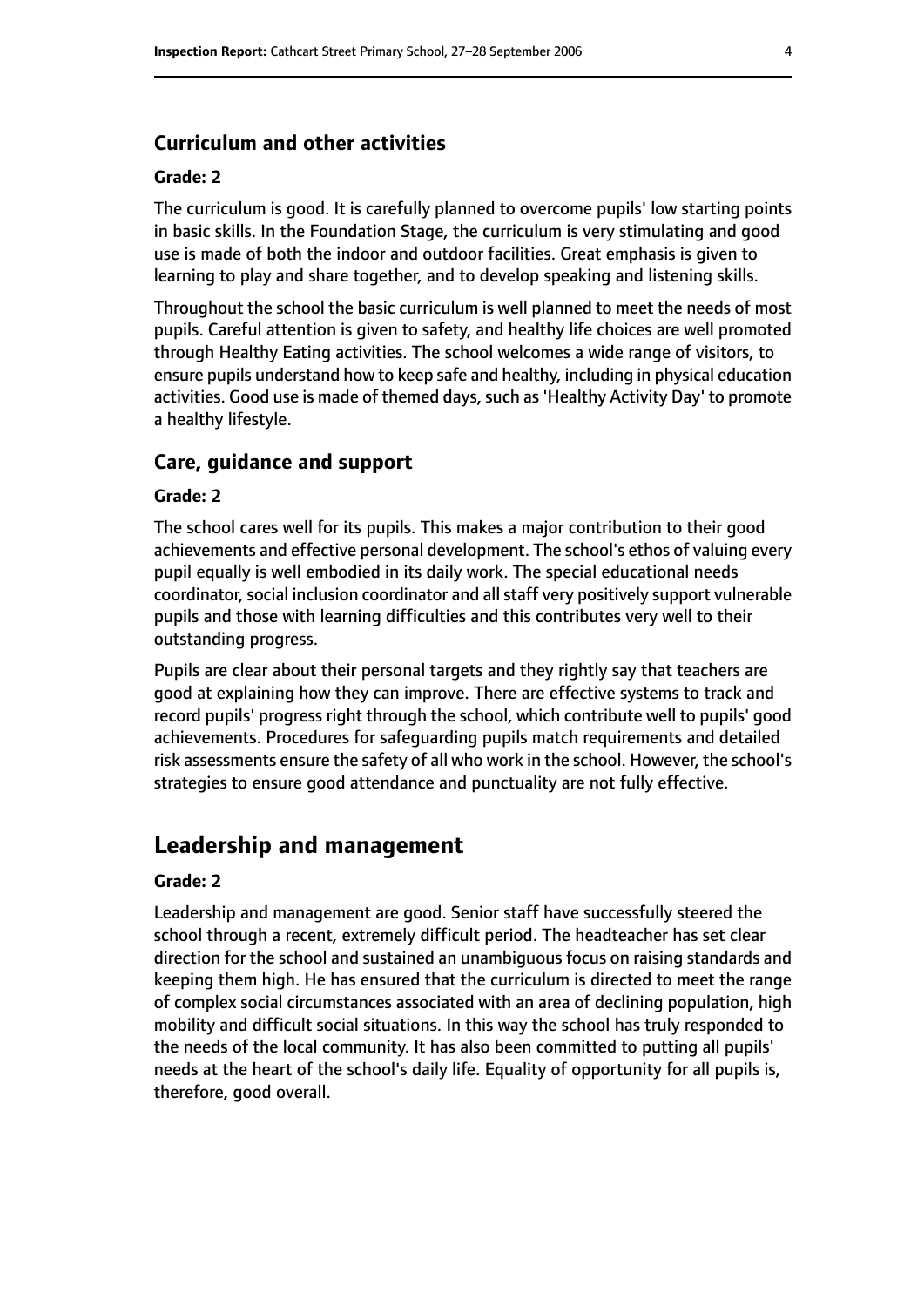Senior managers make good use of the information gathered from the thorough procedures for checking on pupils' progress and teachers' effectiveness to bring about improvements in standards and in teaching and learning.

Governors bring a variety of talents to their role, but all are united in their concern for everyone in the school. They act as critical friends and some are linked to different subjects. They monitor standards, hold the school to account, and ensure best value. They discharge their statutory responsibilities well.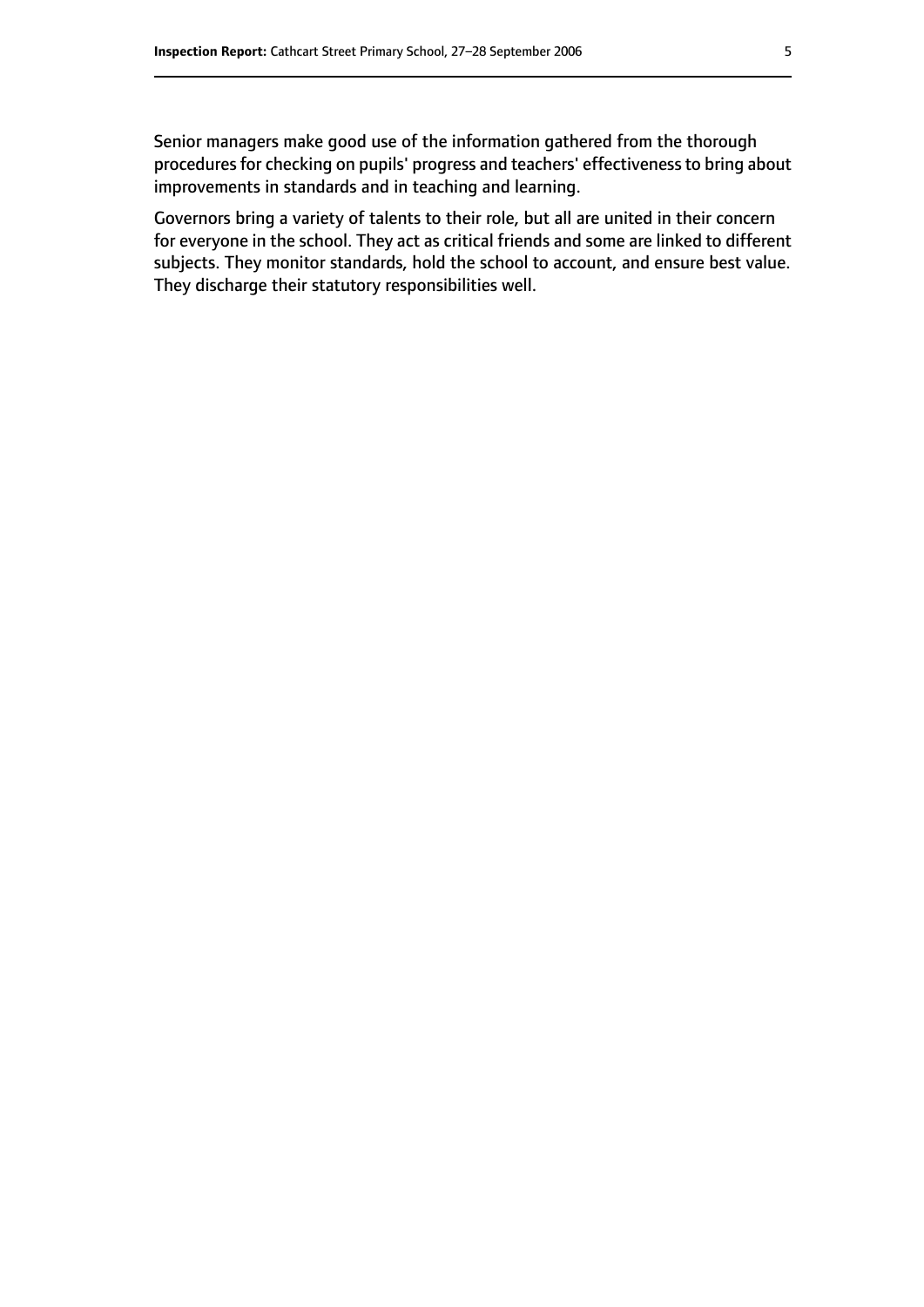**Any complaints about the inspection or the report should be made following the procedures set out inthe guidance 'Complaints about school inspection', whichis available from Ofsted's website: www.ofsted.gov.uk.**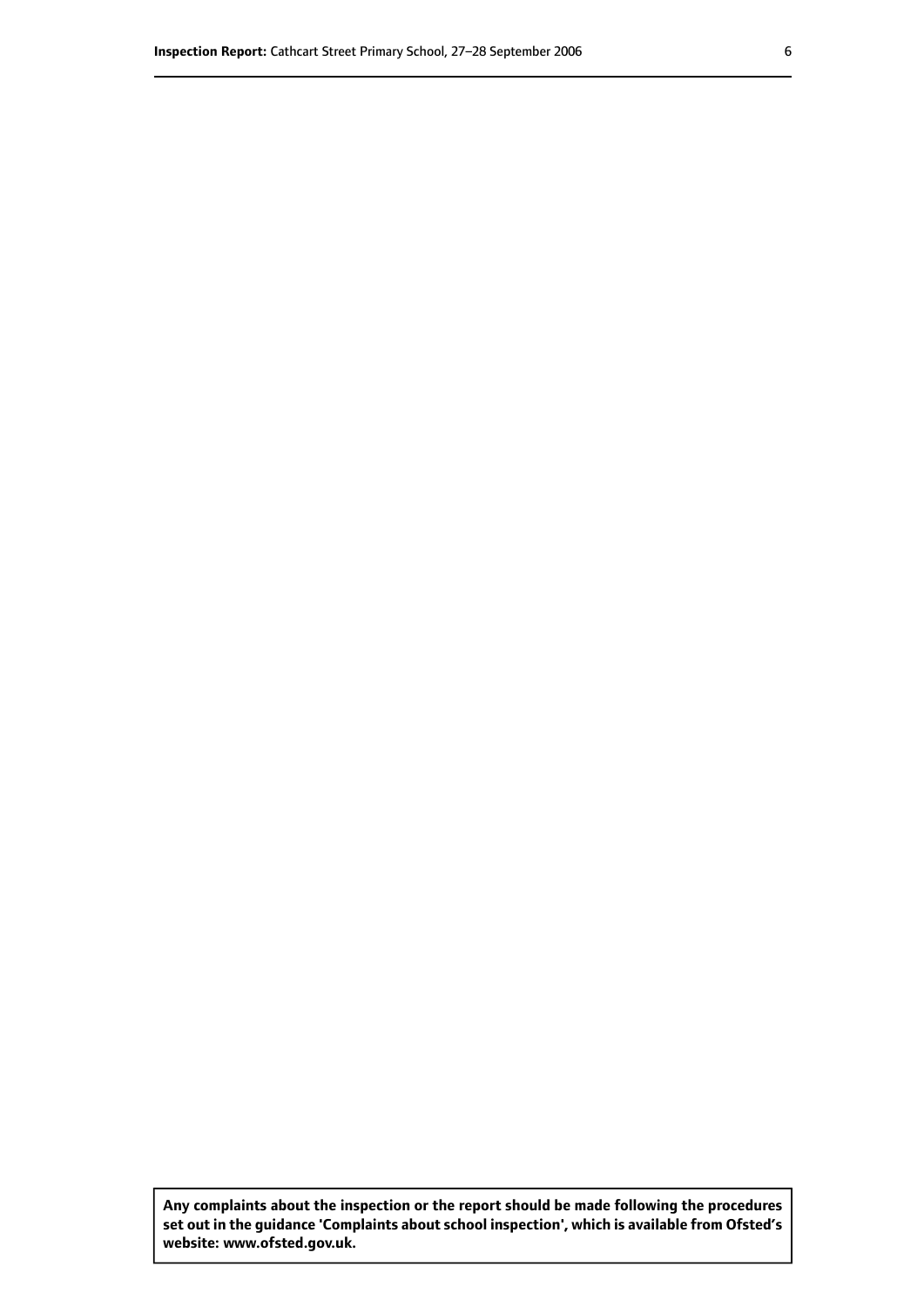# **Inspection judgements**

| Key to judgements: grade 1 is outstanding, grade 2 good, grade 3 satisfactory, and grade 4 | School  |
|--------------------------------------------------------------------------------------------|---------|
| inadeauate                                                                                 | Overall |

# **Overall effectiveness**

| How effective, efficient and inclusive is the provision of education, integrated<br>care and any extended services in meeting the needs of learners? |     |
|------------------------------------------------------------------------------------------------------------------------------------------------------|-----|
| How well does the school work in partnership with others to promote learners'<br>well-being?                                                         |     |
| The quality and standards in the Foundation Stage                                                                                                    |     |
| The effectiveness of the school's self-evaluation                                                                                                    |     |
| The capacity to make any necessary improvements                                                                                                      |     |
| Effective steps have been taken to promote improvement since the last<br>inspection                                                                  | Yes |

## **Achievement and standards**

| How well do learners achieve?                                                                                            |  |
|--------------------------------------------------------------------------------------------------------------------------|--|
| The standards <sup>1</sup> reached by learners                                                                           |  |
| How well learners make progress, taking account of any significant variations between<br><sup>1</sup> groups of learners |  |
| How well learners with learning difficulties and disabilities make progress                                              |  |

## **Personal development and well-being**

| How good is the overall personal development and well-being of the<br>learners?                                  |  |
|------------------------------------------------------------------------------------------------------------------|--|
| The extent of learners' spiritual, moral, social and cultural development                                        |  |
| The behaviour of learners                                                                                        |  |
| The attendance of learners                                                                                       |  |
| How well learners enjoy their education                                                                          |  |
| The extent to which learners adopt safe practices                                                                |  |
| The extent to which learners adopt healthy lifestyles                                                            |  |
| The extent to which learners make a positive contribution to the community                                       |  |
| How well learners develop workplace and other skills that will contribute to<br>their future economic well-being |  |

# **The quality of provision**

| How effective are teaching and learning in meeting the full range of the<br>learners' needs?          |  |
|-------------------------------------------------------------------------------------------------------|--|
| How well do the curriculum and other activities meet the range of needs<br>and interests of learners? |  |
| How well are learners cared for, guided and supported?                                                |  |

 $^1$  Grade 1 - Exceptionally and consistently high; Grade 2 - Generally above average with none significantly below average; Grade 3 - Broadly average to below average; Grade 4 - Exceptionally low.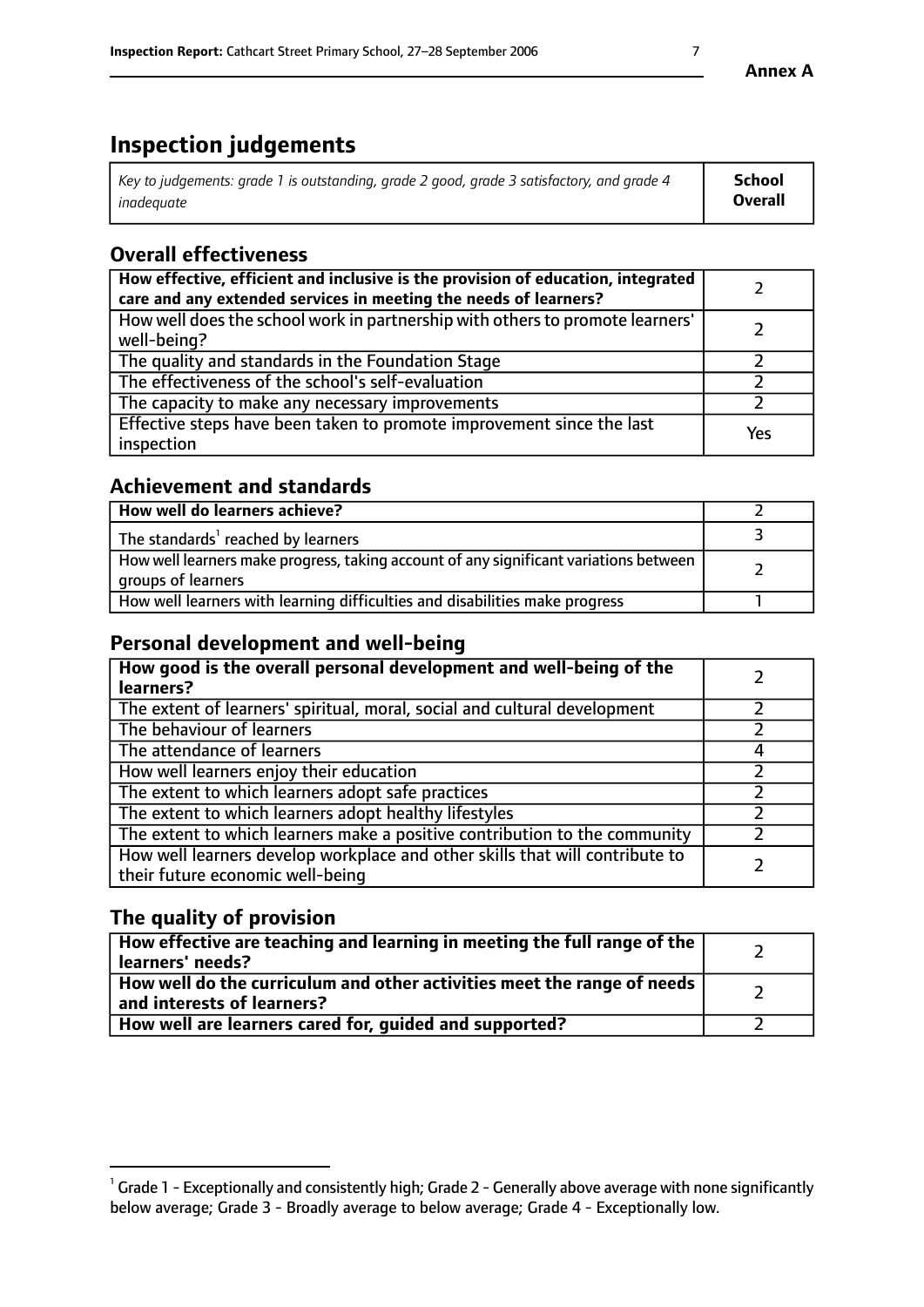# **Leadership and management**

| How effective are leadership and management in raising achievement<br>and supporting all learners?                                              |     |
|-------------------------------------------------------------------------------------------------------------------------------------------------|-----|
| How effectively leaders and managers at all levels set clear direction leading<br>to improvement and promote high quality of care and education |     |
| How effectively performance is monitored, evaluated and improved to meet<br>challenging targets                                                 |     |
| How well equality of opportunity is promoted and discrimination tackled so<br>that all learners achieve as well as they can                     |     |
| How effectively and efficiently resources, including staff, are deployed to<br>achieve value for money                                          | 7   |
| The extent to which governors and other supervisory boards discharge their<br>responsibilities                                                  |     |
| Do procedures for safequarding learners meet current government<br>requirements?                                                                | Yes |
| Does this school require special measures?                                                                                                      | No  |
| Does this school require a notice to improve?                                                                                                   | No  |